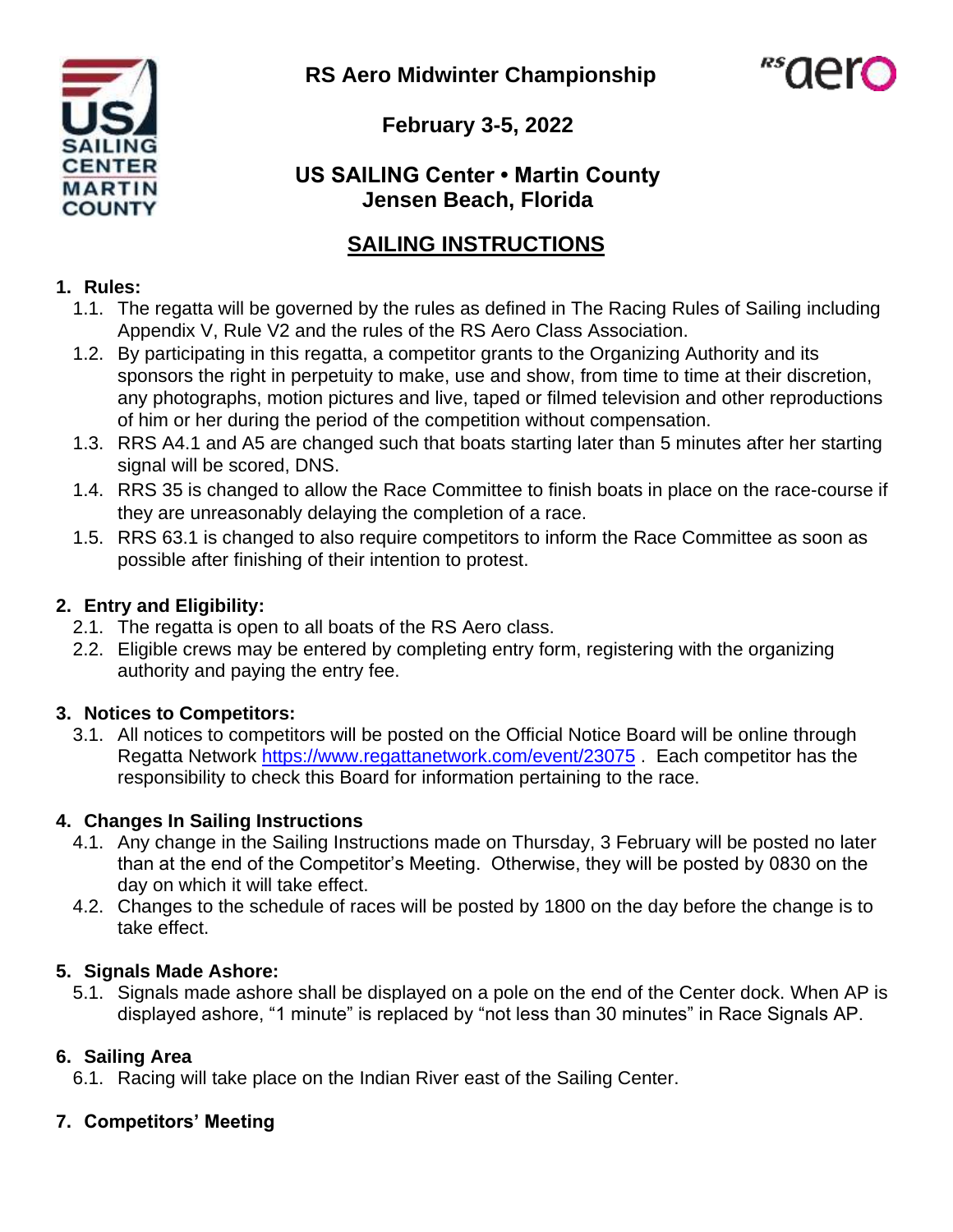7.1. The competitors' meeting will be held at 1000 on Thursday, 3 February 2022 from PA system with all in the yard.

#### **8. Schedule of Events**

| 8.1. Thursday 3 February | 0800-1000<br>1000<br>1100 | Check-in<br><b>Competitors' Meeting</b><br><b>First Warning Signal</b>                                                      |
|--------------------------|---------------------------|-----------------------------------------------------------------------------------------------------------------------------|
| Friday 4 February        | 0930<br>1030              | Competitors' Meeting<br><b>First Warning</b>                                                                                |
| Saturday 5 February      | 0930<br>1030<br>1500      | Competitors' Meeting<br><b>First Warning</b><br>No warning signal after 3:00 pm<br><b>Recognition Ceremony After Racing</b> |

#### **9. Courses:**

9.1 The course to be sailed will be determined by weather conditions at the time of a race. The default. Course is shown in Appendix A. If conditions dictate an alternative course then the course will be designated indicated by a flag "W" for windward leeward, Appendix B or "T" for triangle, Appendix C flown from the aft of the signal boat. No flag will indicate that the default full course is to be sailed. The course will consist of 1 lap unless otherwise instructed from the signal boat. Competitors may only sail between the signal boat and an inflatable used to mark the finish line when finishing.

#### **10.Marks:**

All marks shall be as described on the course diagram.

#### **11.The Start:**

- 11.1. Races will be started using Rule 26 with the warning signal at 3 minutes and accompanied by Rule 29.
- 11.2. The starting line shall be between the staff from which an orange flag is displayed on the Race Committee signal boat at the starboard end and the course side of the starting mark at the port end.

#### **12.The Finish:**

- 12.1. The finish line shall be between the staff from which an orange flag is displayed on a Race Committee boat and the finishing mark at the port end.
- 12.2. The finishing boat will sound a horn for first boat finishing signaling the start of the time limit in SI 13.2. No sound signals will be made for subsequent finishes.

#### **13.Time Limits:**

- 13.1. A boat starting later than 5 minutes after her starting signal will be scored DNS without a hearing. This changes RRS 63.1, A4 and A5.
- 13.2. Boats that are still present on the course but fail to finish within 10 minutes after the first boat in their rig fleet finishes will be scored DNF (Did Not Finish) and receive one point more than the last boat finished within the time limit.
- 13.3. Boats that have left the course before finishing will be scored DNF. This changes RRS 35, 63.1, A5, and A10.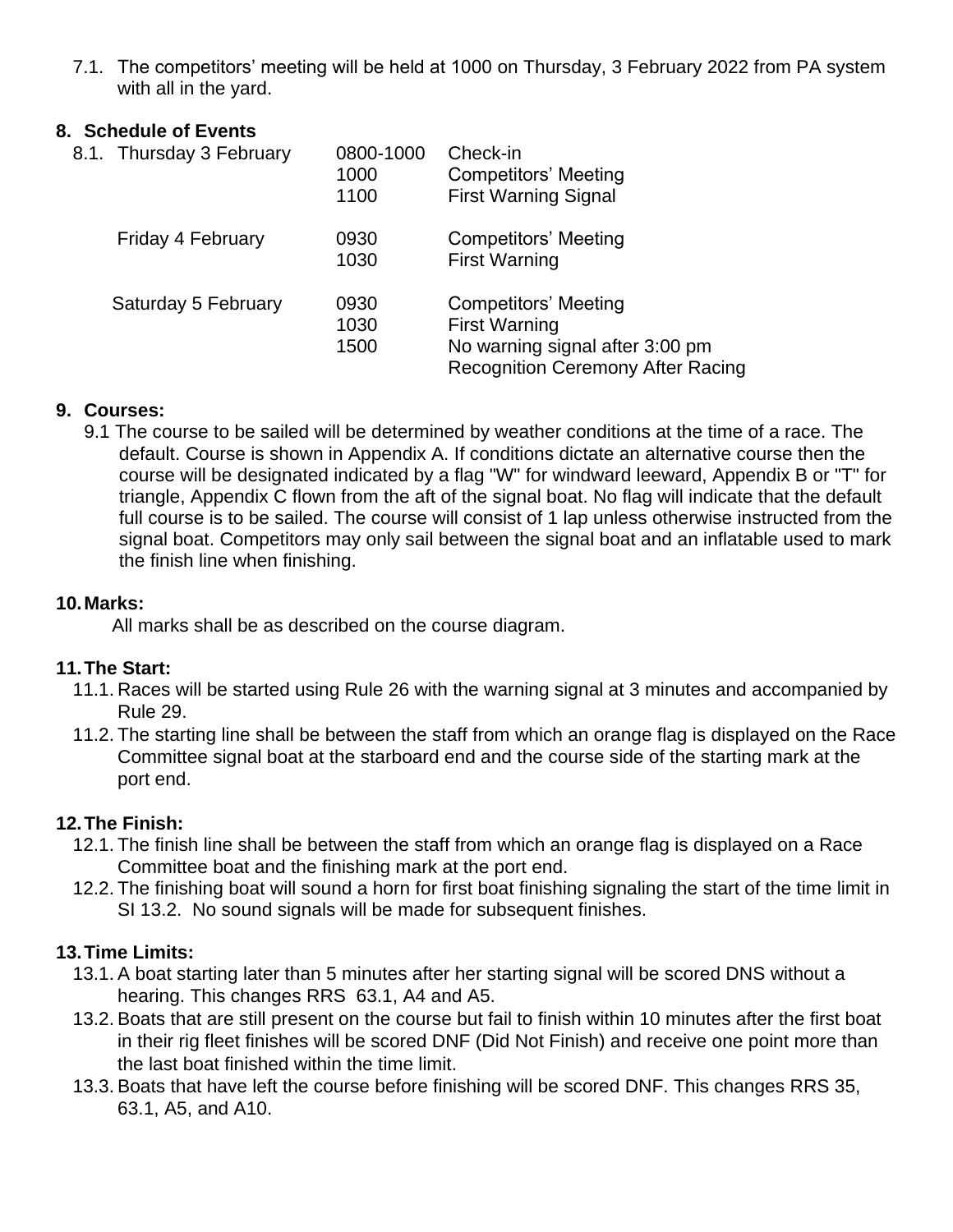13.4. The time limit for a race will be 60 minutes for the first boat to sail the course as required by RRS 28.1.

#### **14.Protests:**

- 14.1. Any boat intending to protest must inform the Race Committee signal boat immediately following the race in which the infraction occurred.
- 14.2. The protest time limit is 30 minutes after the race committee signal vessel docks. The protest time limit will be posted on the official notice board as soon as practical.
- 14.3. Masks or face coverings are required in the protest hearing rooms.

### **15.Scoring:**

- 15.1. The Low Point Scoring System (Appendix A) shall be used.
- 15.2. Boats will be divided by rig sizes (5, 7, and 9) for scoring.
- 15.3. The number of races scheduled is 12. One completed race shall constitute the regatta.
- 15.4. When fewer than 5 races have been completed, a boat's series score will be the total of her race scores. When 5 or more races have been completed, a boat's series score will be total of her race scores excluded her worst score.

#### **16.Safety and other Items.**

- 16.1. All competitors shall wear U.S. Coast Guard approved life jackets, or a life jacket approved by the country of their citizenship or residence, at all times while on the water. Failure to do so is protestable only by the Race Committee and may result in disqualification.
- 16.2. Before the first warning signal of the day, each boat shall sail past the stern of the race committee signal boat and hail her sail number, which will be acknowledged.
- 16.3. A competitor who withdraws from a race or intends not to start a race shall inform the nearest safety or race committee boat as soon as possible.

#### **17.Prizes:**

17.1. Recognition will be given to the top three boats in each of the eligible RS Aero rig sizes (5, 7, 9) provided the fleet has 5 or more boats.

#### **18.Coach and support Boats:**

- 18.1. All coach and support boats shall register and prominently fly a designated flag from a staff at all times while on the water.
- 18.2. Flags will be available at the south end of the check-in room. A security deposit will be required and returned to you at the end of the event with the return of your flag.

## **19.Disclaimer of Liability:**

19.1. Competitors participate in the regatta entirely at their own risk. See RRS 4, Decision to Race. The organizing authority will not accept any liability for material damage or personal injury or death sustained in conjunction with or prior to, during or after the regatta.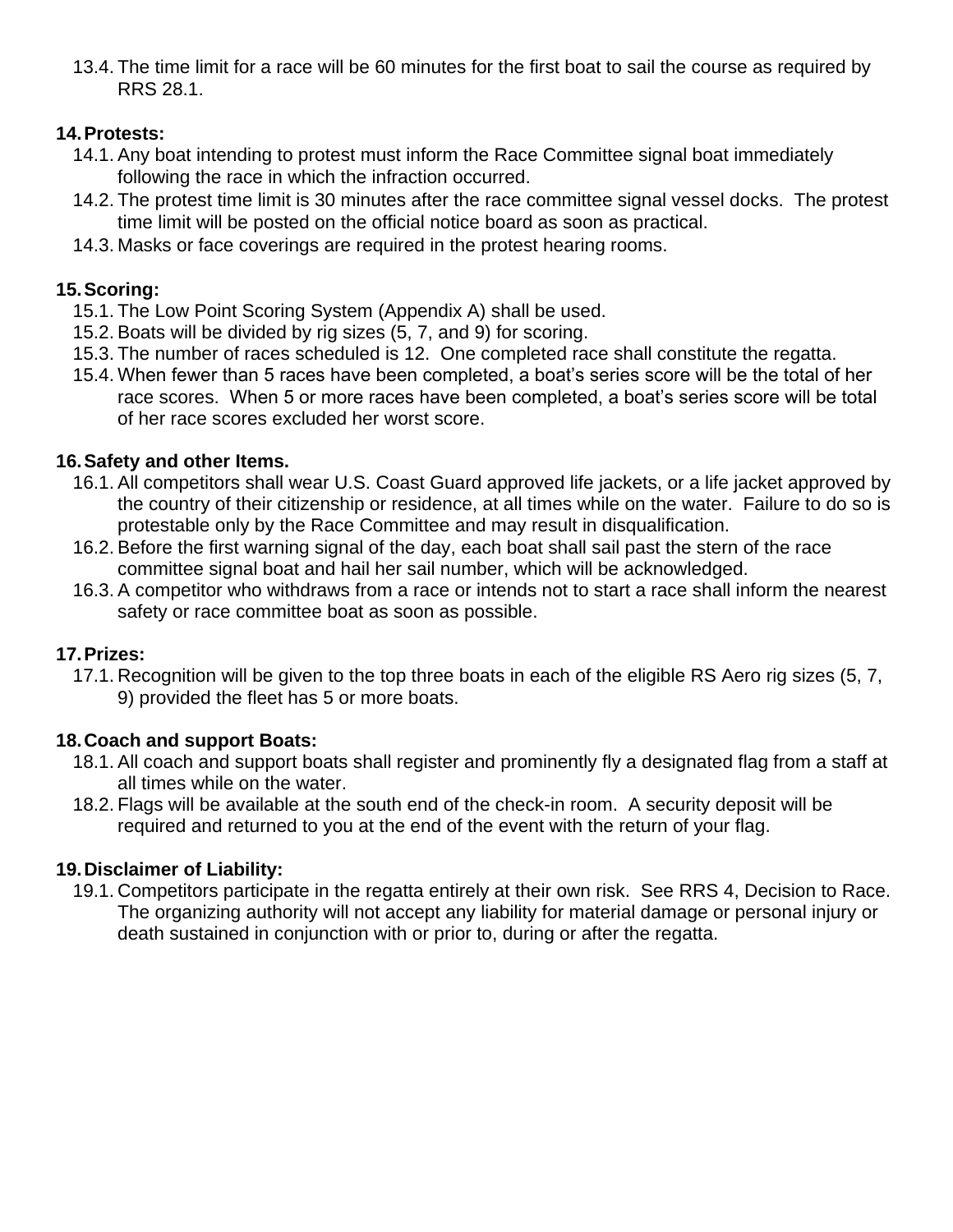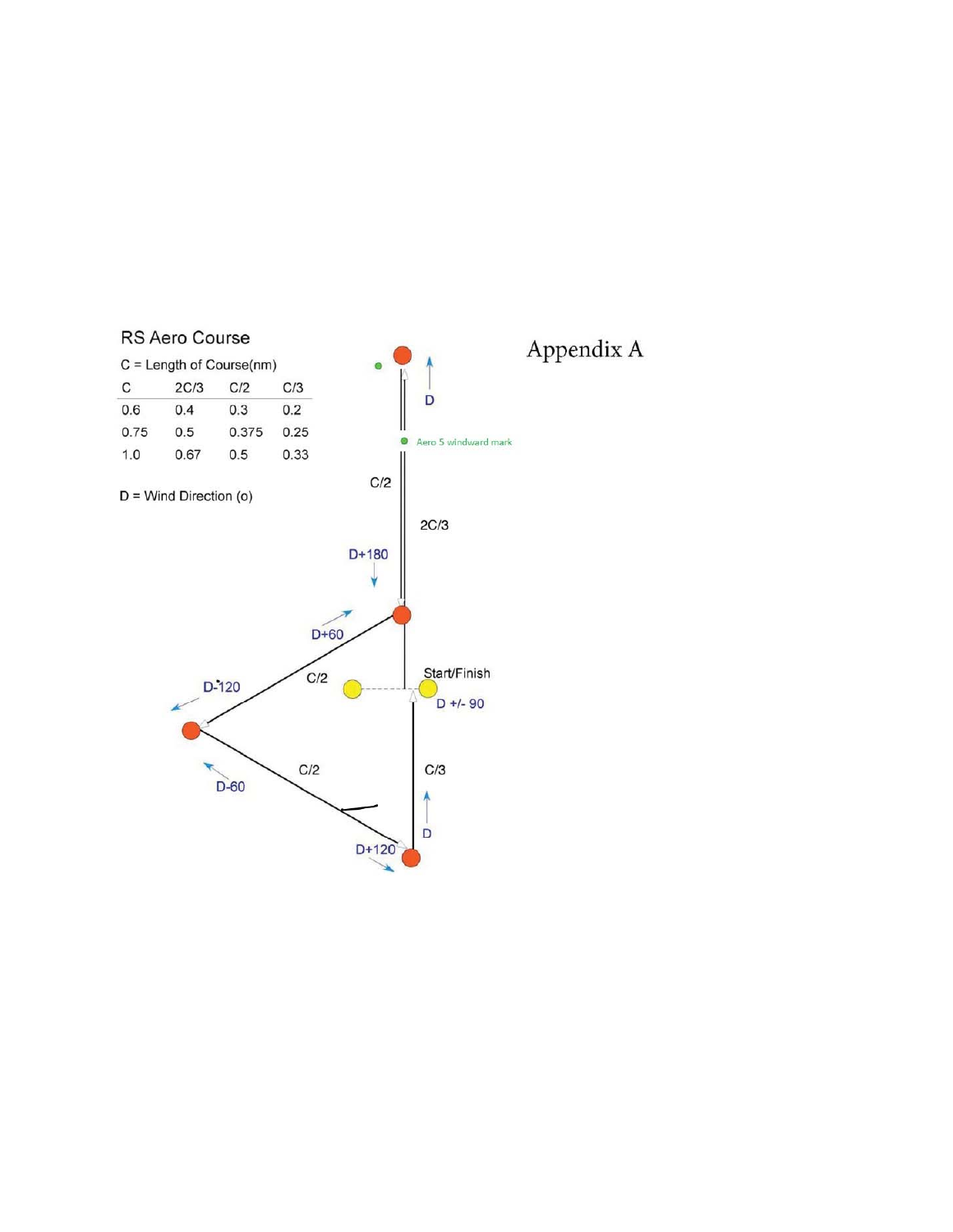